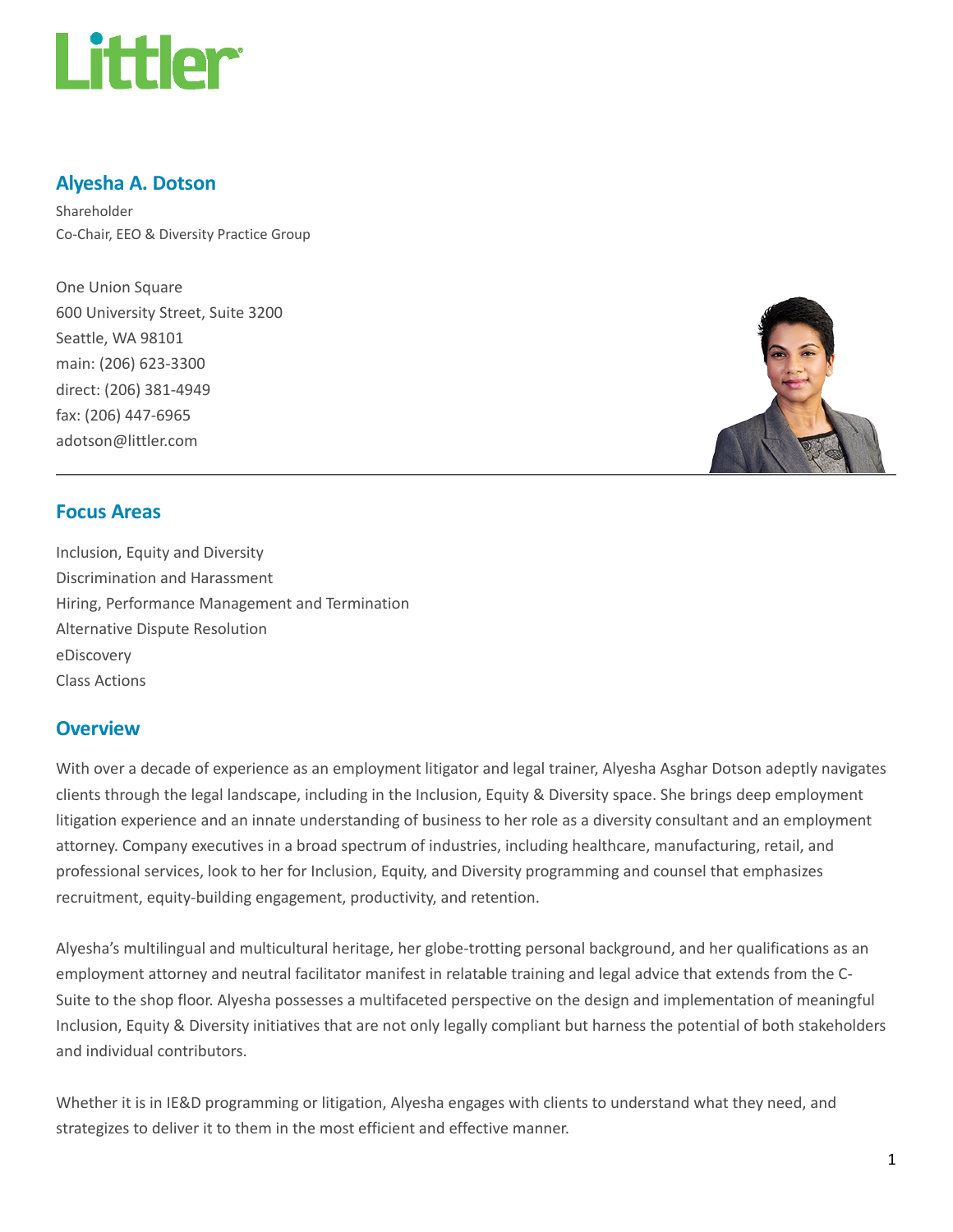

## Professional and Community Affiliations

- Member, American Bar Association
- Member, Equal Employment Opportunity Committee, Labor and Employment Section, American Bar Association
- Member, Young Lawyers Division, American Bar Association
- Member, DuPont Legal Minority Counsel Network

#### Recognition

- Named, Rising Star, West Virginia, Super Lawyers, 2012-2013, 2015-2017
- Named, Member Spotlight, Labor and Employment Section American Bar Assocation, February 2015
- Named, Hot List, Mid-Atlantic Region, Lawyers of Color, 2013

#### **Education**

J.D., West Virginia University College of Law, 2008

B.A., Concord University, 2004, summa cum laude

## Bar Admissions

West Virginia Washington

## **Courts**

U.S. Court of Appeals, 4th Circuit West Virginia Supreme Court U.S. District Court, Northern District of West Virginia U.S. District Court, Southern District of West Virginia

#### Languages

Hindi

#### Publications & Press

An Employer's Guide to Deciding When to Publish a Statement on Current Events Littler Podcast June 2, 2022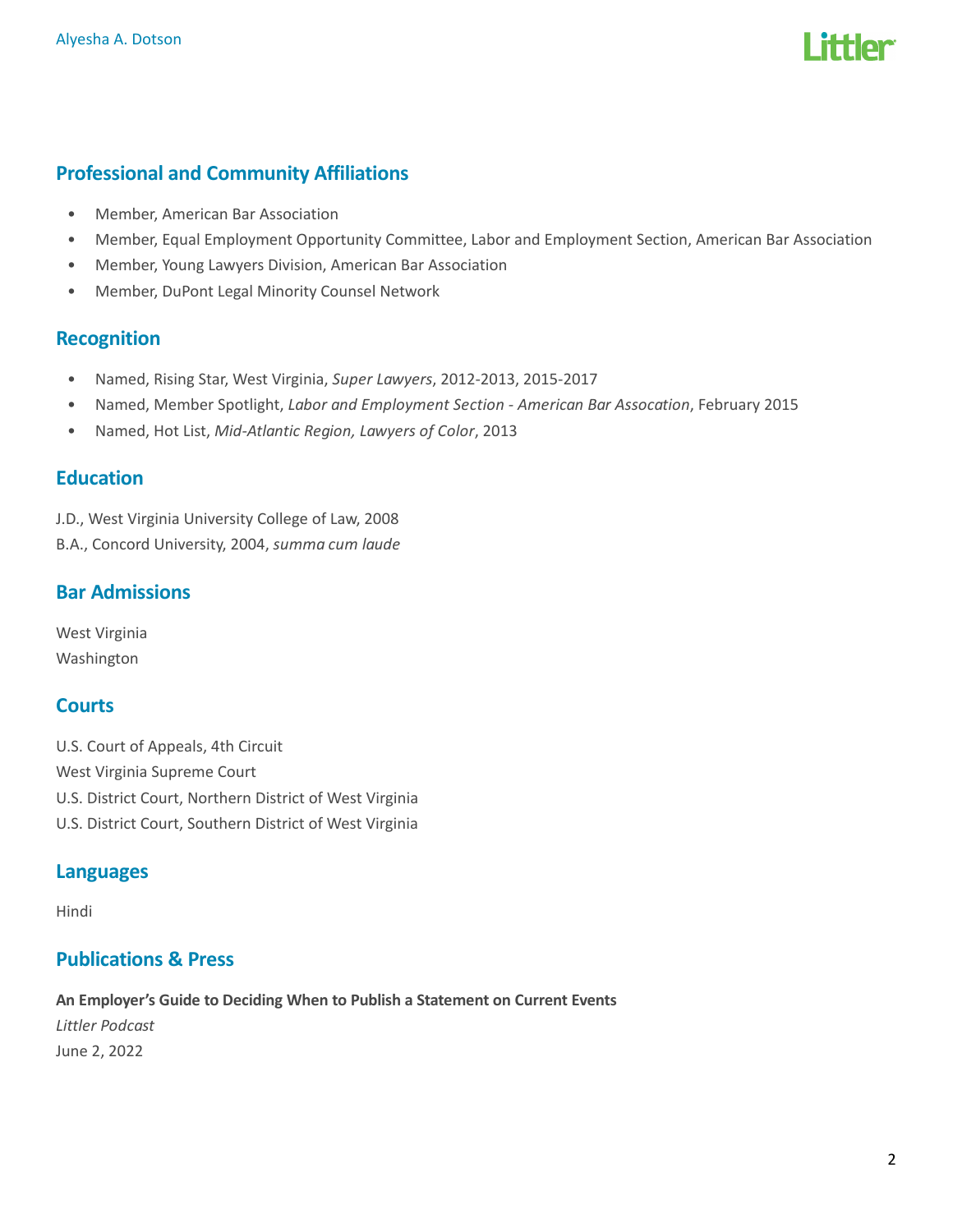#### Annual Report on EEOC Developments – Fiscal Year 2021

Littler Report April 26, 2022

## Corporate Board Diversity: Next Steps for Employers After Court Strikes Down California Board Diversity Law Littler Insight April 18, 2022

#### What should an employer do to address a discovered symbol of racial hate in the workplace?

Littler 2 the Point Video March 8, 2022

## How can the employer prevent exposure to racial hate symbols, like the confederate flag, in the workplace? Littler 2 the Point Video November 16, 2021

#### How Meaningful Commitment To IE&D Can Enhance A Company's ESG Profile

Corporate Board Member September 13, 2021

# Diversity Referral Bonuses: Advantages and Disadvantages of Increasing Diversity Recruitment By Supercharging Your Employee Referral Program Littler Podcast

September 2, 2021

## Breaking Down Barriers or Putting Up Hurdles With Vendor Diversity Programs

Littler Podcast July 28, 2021

## Tips for Employers Confronting Racially Offensive Symbols in the Workplace Littler Podcast June 15, 2021

## Social and Political Issues and the Workplace – Implications for Employers

Littler Report May 12, 2021

## Questioning the "Diversity Questionnaire" Littler Podcast May 11, 2021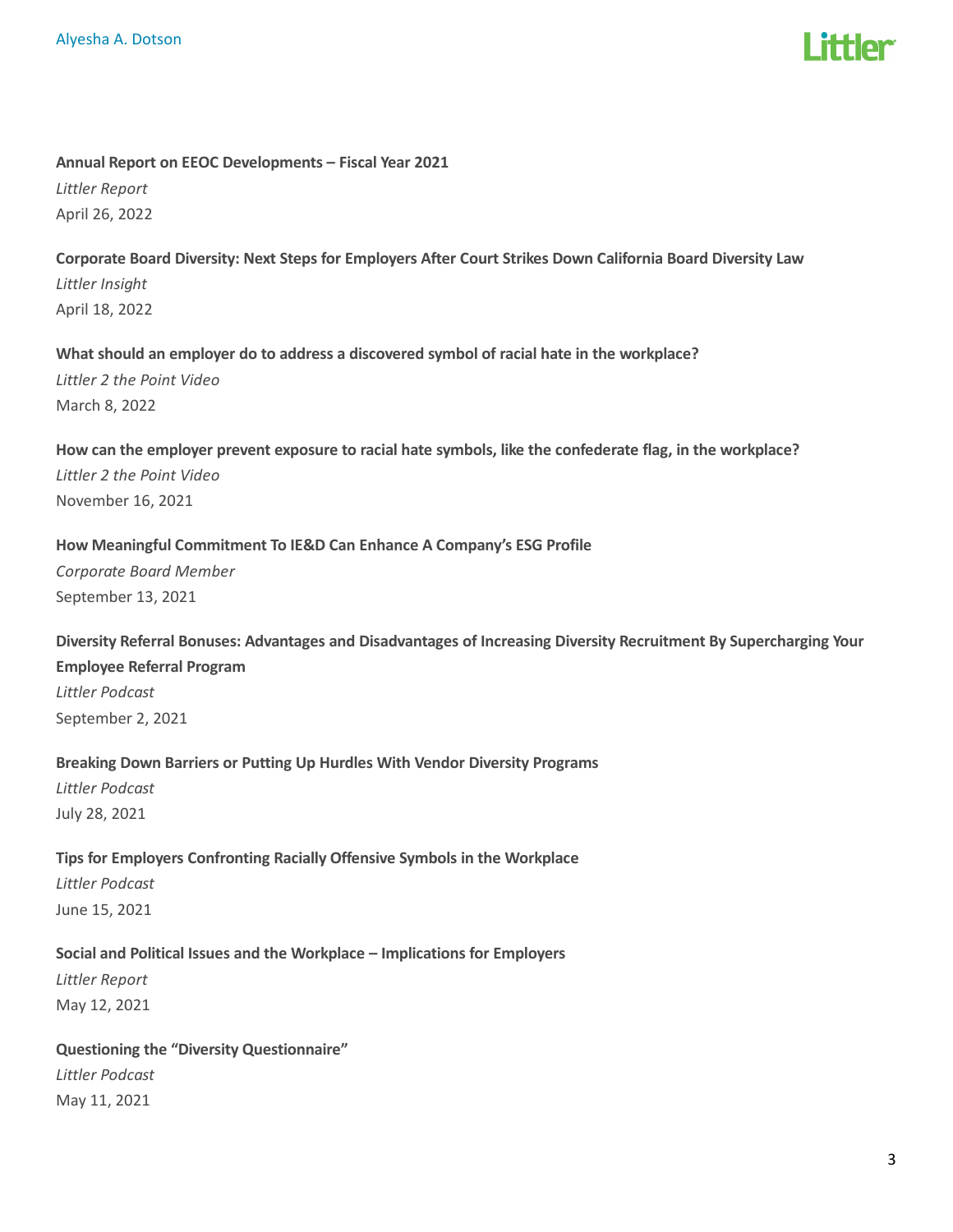

## The Promise and Perils of Affinity Groups; Or, How Not to Bargain with your Employee Resource Group

Littler Podcast April 29, 2021

Recruitment and Staffing Agency Quandaries: Avoiding Claims of Reverse Discrimination in Hiring a Diverse Workforce Littler Podcast March 31, 2021

#### Littler Attorneys Selected for Diversity Leadership Programs Littler Press Release

March 23, 2021

## Success by the Numbers: The benefits and pitfalls of measuring Diversity, Equity & Inclusion Littler Podcast February 26, 2021

#### What's Coming to Diversity, Equity & Inclusion in 2021: Your Next Chapter

Littler Podcast January 29, 2021

#### Littler Announces New Shareholders and Principals Elevating 26 Attorneys

Littler Press Release January 4, 2021

#### Diversity, Equity & Inclusion Programming in 2020 and Beyond: The Ghosts of Seasons Past and Future

Littler Podcast December 14, 2020

#### Courageous Conversations: An Equity Building Tool for Your Workplace

Littler Podcast November 16, 2020

#### Demystifying President Trump's Executive Order on Diversity Training

Littler Podcast October 26, 2020

#### New California Law Mandates Corporate Board Diversity

Littler Insight October 1, 2020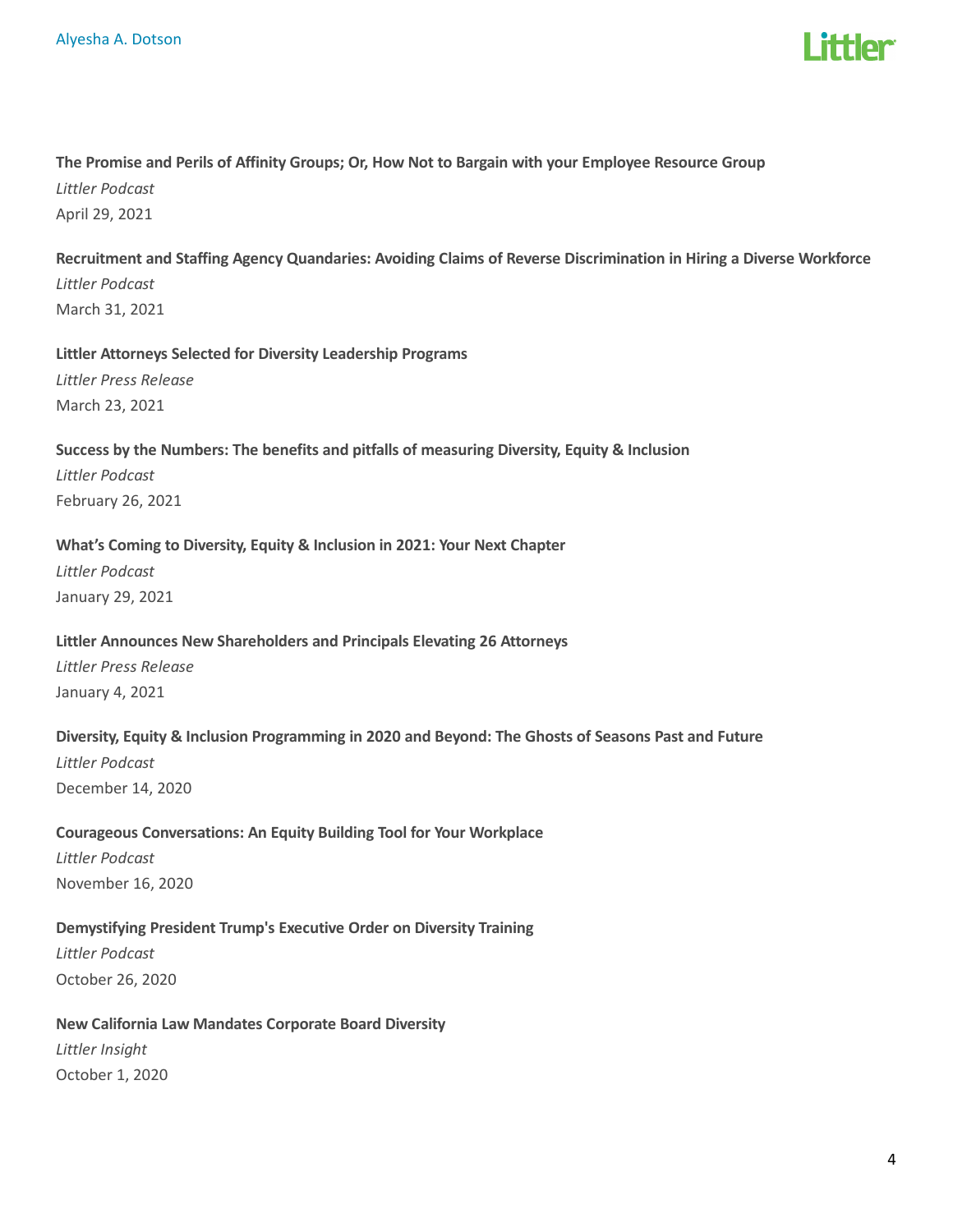

## West Virginia Employment Update: The Mountain State is Becoming Much More Attractive to Employers Littler Insight June 9, 2015

#### The Supreme Court Speaks on Class Action Waivers in Arbitration Agreements

The Young Lawyer November 2014

NLRB Outlines Social Media Policies Dos and Don'ts The Young Lawyer May 2013

When Johnny and Joanie Come Marching Home Again: Recent Developments in USERRA Conference Materials 2009

#### Speaking Engagements

2022 Kansas City Regional Employer Conference Kansas City, MO July 28, 2022

The Ins and Outs of IE&D in U.S. and Non-U.S. Jurisdictions June 21, 2022

Who Wants to Be a Lawionaire? Littler Executive Employer Conference May 5, 2022

A Practical Primer on Inclusion, Equity & Diversity Programs Littler Executive Employer Conference May 4, 2022

Littler's Annual Report on the EEOC: Looking Back at FY 2021 Developments and Looking Forward at the Commission's Plans for FY 2022 April 27, 2022

2021 Ohio Virtual Regional Employer Conference October 14, 2021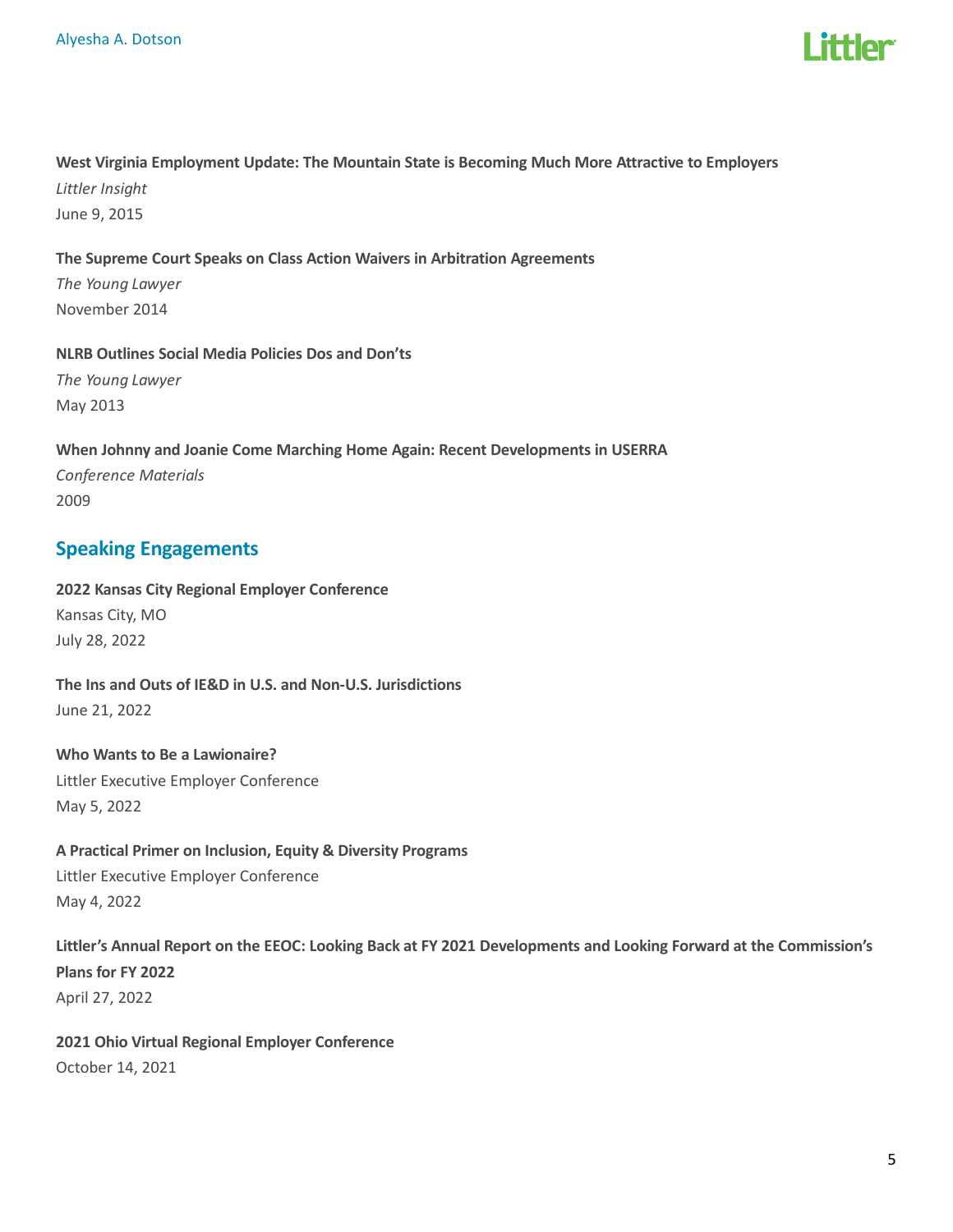

Denver Compliance Coffee Talk Webinar: Getting DE&I Right Denver, CO September 1, 2021

Is Your Company Ready for Diversity, Equity, and Inclusion? July 29, 2021

Is Your Company Ready for Diversity, Equity, and Inclusion? July 28, 2021

Moving Diversity, Equity and Inclusion Programs Forward - Part 2: A DE&I Training Session - Fostering a Diverse, Inclusive and Respectful Culture Minneapolis, MN June 17, 2021

Moving Diversity, Equity and Inclusion Programs Forward - Part 1 April 27, 2021

Equal Justice and the Law: Diversity & Inclusion and Equal Pay Initiatives in the Workplace December 4, 2020

Moving Diversity, Equity, and Inclusion Programs Forward November 10, 2020

COVID-19 in the Workplace: Recent Developments and Compliance Challenges - Session Seven November 6, 2020

Oregon Employer Update: New OR-OSHA Rules, New Paid Leave, and More October 23, 2020

2020 Legal Update Seattle, WA February 18, 2020

#NotYouToo: How to Conduct Legal Investigations in the Aftermath of #MeToo Webinar October 15, 2019

Navigating Transgender Issues in the Workplace: What Employers Should Know Charleston, WV June 21, 2018